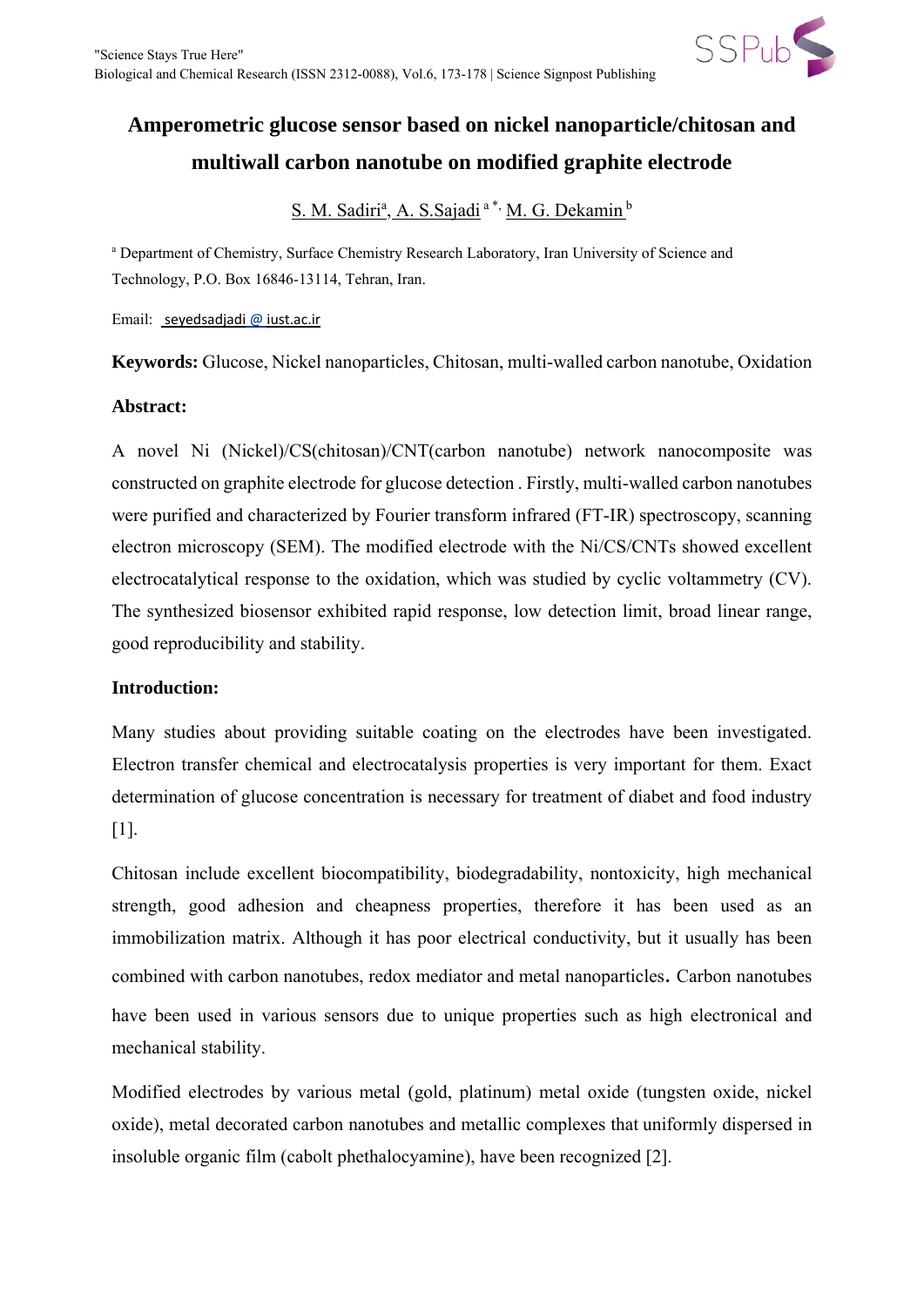Nickel hydroxide severely adsorbs some organic substance, such as chitosan, and has high electrocatalytical properties. Therefore it has been used for preparation of modified electrodes [3].

In this work, a film of Ni/CS/CNTs network was prepared for oxidation of glucose. The electrochemical properties of this biosensor were investigated. This biosensor exhibited rapid response, low detection limit and broad linear range [2-5].

# **Materials:**

In this study we used chitosan were purchased from Sigma-Aldrich. Multi walled Carbon Nanotubes (MWCNTs) were purchased from Arkema. Acetic acid, nickel hydroxide, sodium hydroxide, d-glucose were obtained from Merck company. All solutions were prepared with doubly distilled water.

# **Apparatus:**

A three-electrode system including Ni/CS/CNTs electrode as the working electrode, a Pt wire as the counter electrode and an Ag/AgCl as the reference electrode was used in electrochemical measurement .The microstructure was observed by using a scanning electron microscope (SEM) (TESCAN, VEGA, Czech Republic. Electrochemical characterizations were carried out by an electrochemical workstation (SAMA, 500 electro analyzer, Iran). FTIR spectra were recorded on a shimadzu S8400 Fourier transform infrared spectrometer.

# **Method:**

0.1g chitosan was dissolved in 10 ml acetic acid (1%) to obtain soluble chitosan (1%). The chitosan solution was left at room temperature. The resulting was filtered carefully because of the dust. MWCNTs were functionalized with HNO3.After that, functionalized MWCNTs were dispersed in 5 ml of the above solution and were solubilized by sonication for 20 min. The nickel hydroxide powder was mixed and was stirred uniformly for 24 h until complete dissolution. Finally, the resulting solution was ready for cover on the electrode. The biosensors prepared, was stored at 4 °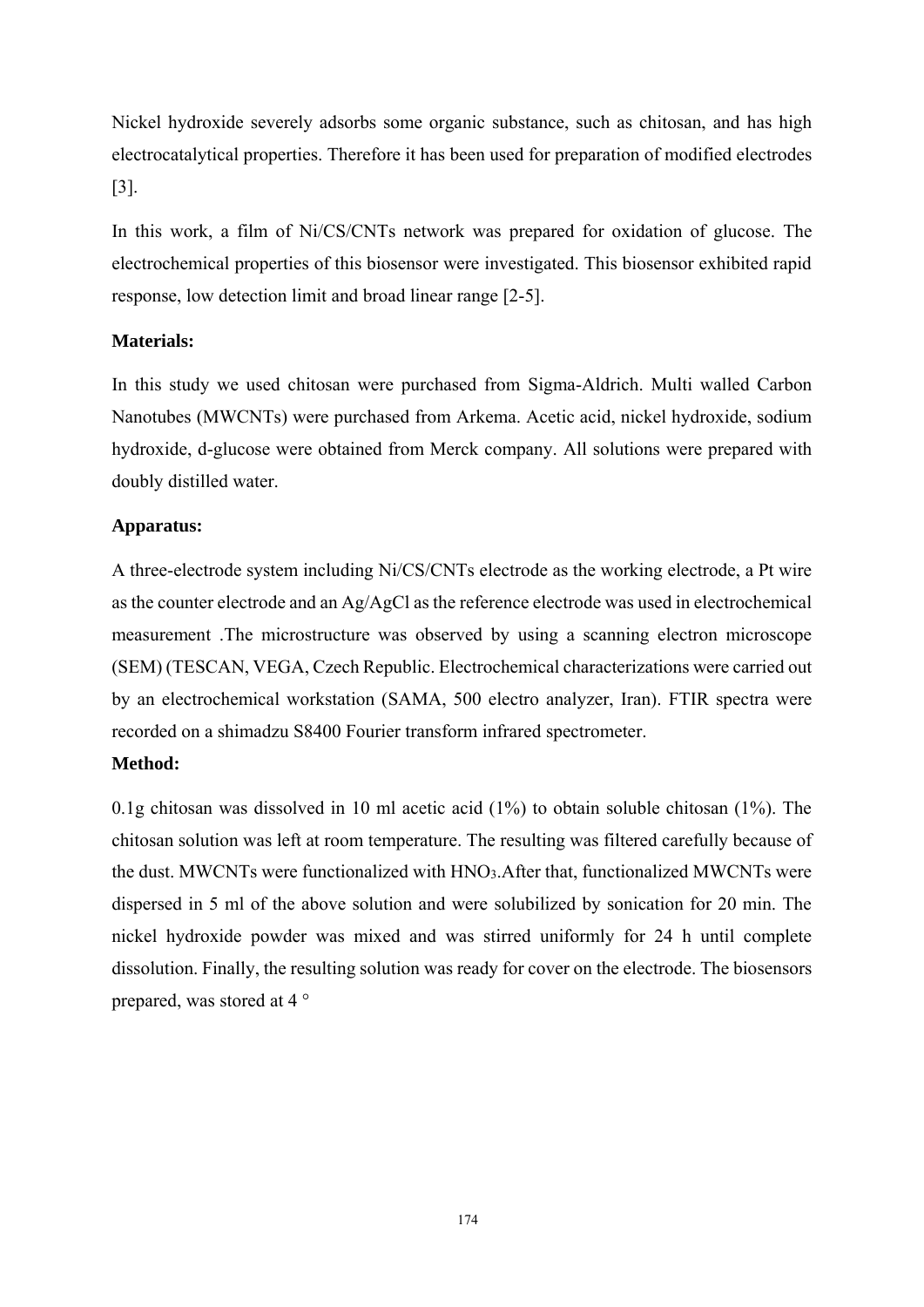#### **Results and discussion:**

Fig. 1 shows the FTIR spectra of the MWCNT-COOH (a) and CS-MWCNT (b). The sharp absorbance at  $1712.67$  cm<sup>-1</sup> shows C=O stretching of  $-COOH$  in the spectra of MWCNT-COOH. The strong absorbance at 1634.45 cm-1 indicates the –COOH of MWCNT were reacted with the –NH2 of CS and turned into –NHCO- in the spectra of CS-MWCNT [6].



Fig. 1. FTIR spectra of the MWCNT-COOH (a) and CS-MWCNT (b)

Fig. 2 Shows SEM of the modified electrode with Ni/CS/CNTs films. The surface of Ni/CS/CNTs electrode was coarse and rough. As a result, the effective surface was increased and white grain Ni nanoparticles, with a size of 20 nm, were entrapped among carbon nanotube ropes.



Fig. 2. SEM the modified electrode with Ni/CS/CNTs films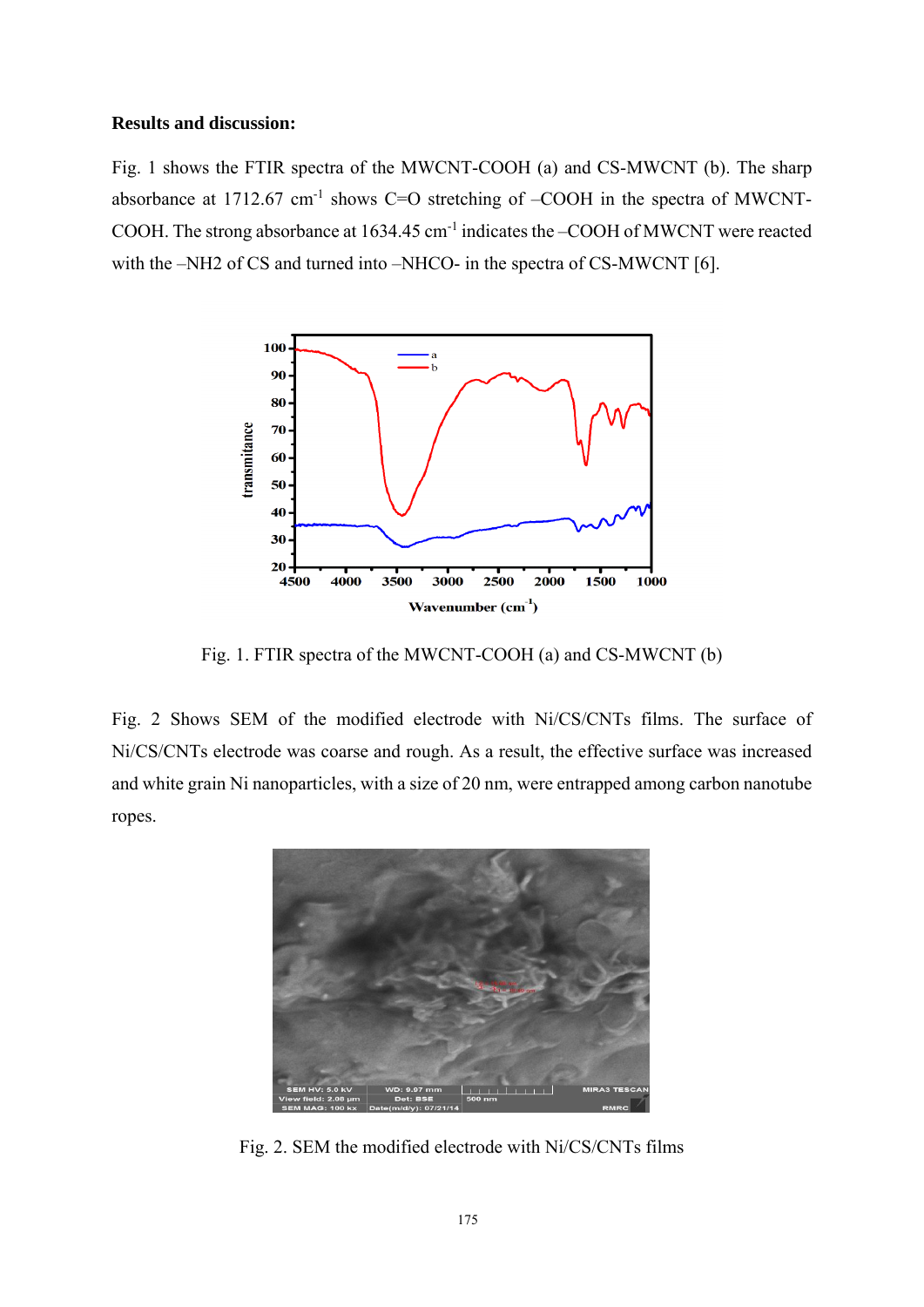Fig. 3 shows CVs of Ni/CS/CNTs nanocomposite film electrode in NaOH 0.1M at different scan rates. It is considerable that peak current is dependent on the scan rate. The peak current of oxidation and reduction increased linearly with increase of scan rates from 20 to 100 mV s<sup>-1</sup>. This results suggests that the electron transfer process of Ni/CS/CNTs nanocomposite film on the graphite electrode surface is a surface rein process [7].



Fig3: cyclic voltammetry of of Ni/CS/CNTs nanocomposite film electrode in NaOH 0.1M at different scan rates

Fig. 4 shows that the peak currents in Ni/CS/CNTs electrode depend on concentration of glucose. It can be seen that at first peak, current increases linearly with increasing of glucose concentration. More molecules to reach the electrode surface with increasing of glucose concentration due to diffusion phenomena. The resulting, concentration of glucose is rate determining for glucose electrooxidation [8].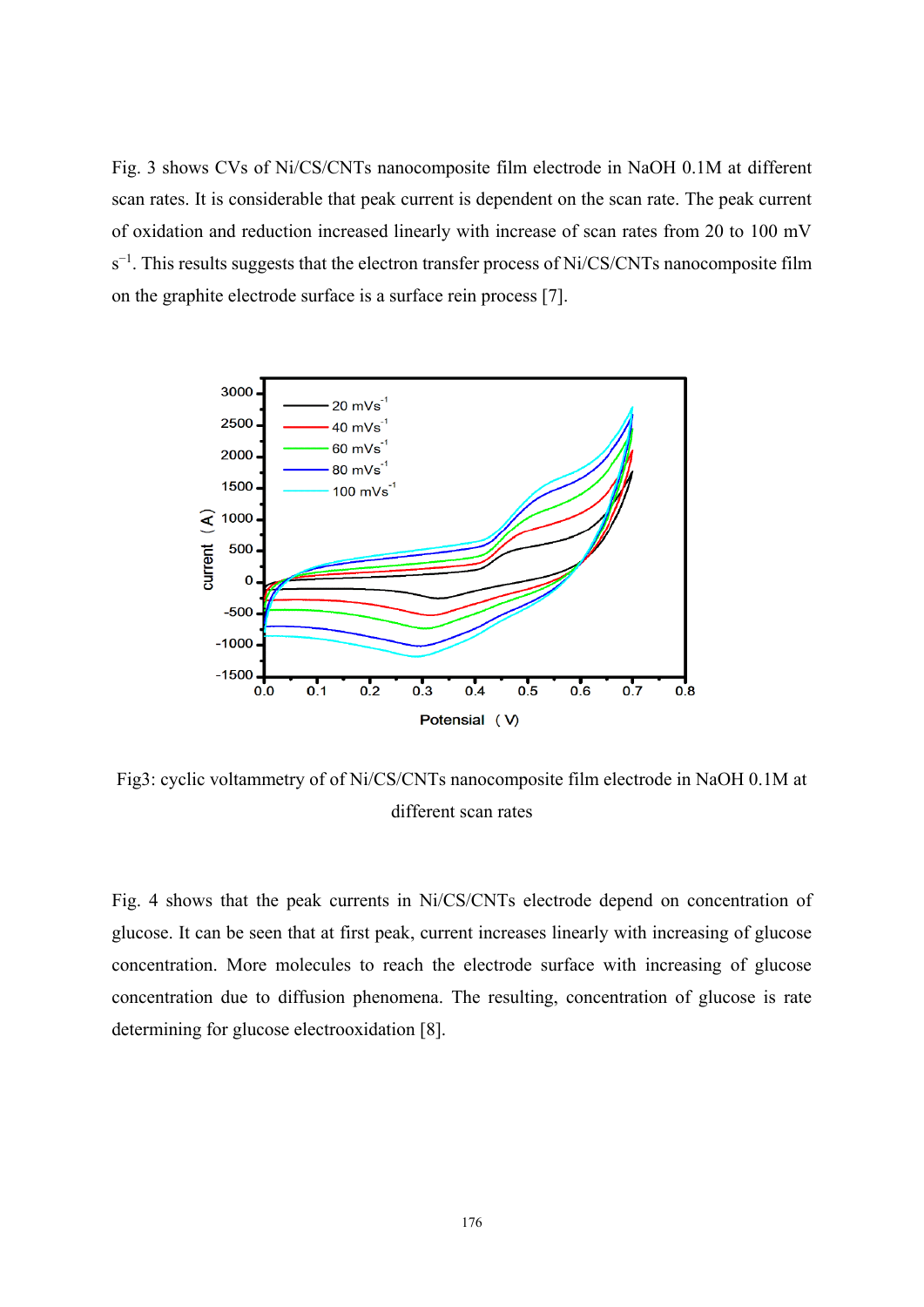

Fig 4.peak currents in Ni/CS/CNTs electrode depend on concentration of glucose

### **Conclusions:**

A novel Ni/CS/CNTs was prepared and an electrode made of this film was used in the electrocatalytic glucose oxidation. This biosensor exhibited better electrocatalytic properties such as increased electroactive surface area, high sensitivity, low detection limit, good reproducibility and stability.

#### **Acknowledgments:**

The author wants to thank Biological chemical research for permission to publish this article, Dr. A.S.Sajadi as my supervisor and Dr.M.G.Dekamin as my advisor for their helpful guidelines and discussions.

#### **References:**

[1] Z. Wu, W. Feng, Y. Feng, Q. Liu, Xinhua Xu, T. Sekino,A. Fujii, M. Ozaki."Preparation and characterization of chitosan-grafted multiwalled carbon nanotubes and their electrochemical properties" Carbon 45, 1212–1218, 2007.

[2] L. Luo, Q. Li, Y. Xu, Y. Ding, X. Wang, D. Deng, Y. Xu "Amperometric glucose biosensor based on NiFe2O<sup>4</sup> nanoparticles and chitosan", Sensors and Actuators B 145, 293–298, 2010.